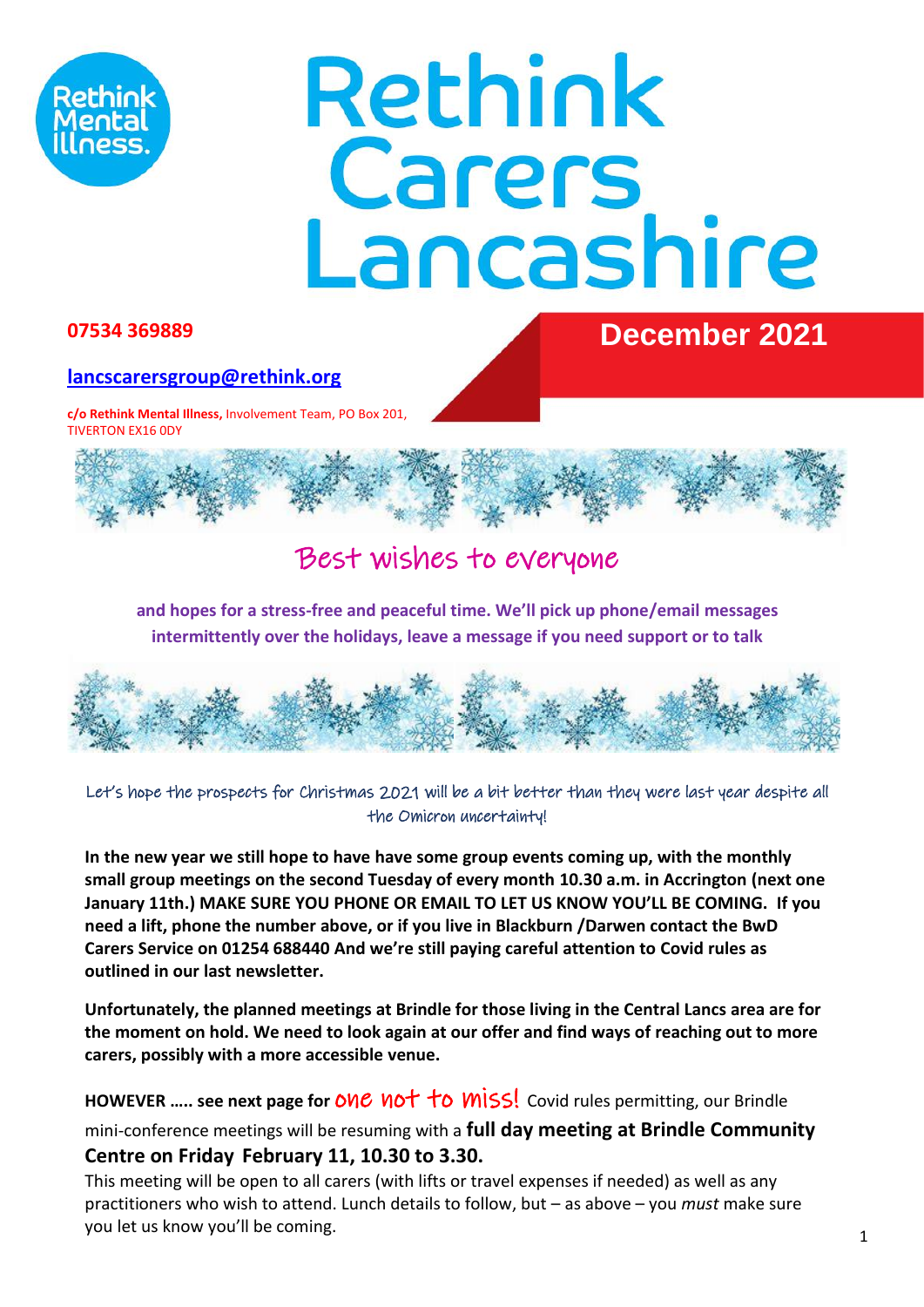# Full day meeting, Friday February 11<sup>th</sup>, 10.30-3.30 Brindle Community Hall PR6 8NH

**Morning** The most senior managers in Lancashire's mental health services will be there to provide crucial and the most up-to-date information about developments, and to listen to our experiences of how both Lancashire County Council and Lancashire and South Cumbria NHS Trust provide for carers.



One old friend, **Mairead Gill Mullarkey,**  Lancashire County Council,

Senior Service Manager Mental Health. Mairead has been to our meetings several times, has always been very frank about the services, always taken on board what group members have said, and is always extremely responsive and helpful when matters are brought to her attention



And two new friends, **Steve Christian** (on the left above) and **Paul Jebb**, from Lancashire & Sth Cumbria NHS Trust. Steve is Chief Integration Officer and leads on delivering integrated care across Mental Health, Learning Disabilities and Autism. Paul is Associate Chief Nurse, Patient/Carer Experience and safeguarding. Both are committed to making sure professionals fully acknowledge the importance of carers and optimise our skills and input.

# This is a fantastic opportunity to meet with managers who are keen to inform, to listen and to bring about change.

**Afternoon** No introductions needed for our afternoon speaker!



**Doug Feery** is a barrister well known for his work in Mental Health, Public and Human Rights Law. Doug has brought his expertise and speaking skills to our meetings on many occasions, and has very generously offered to do so again, this time to address the issue of what carers are entitled to expect from mental health services, to update us about changes in mental health law, and to draw our attention to the themes of today most relevant to carers (and of course to those we care for)

Any carer who would like to submit comments or questions for any of the speakers above should do so via the Group Coordinator beforehand. This will help to ensure a good spread of topics and that everyone has the chance to contribute.

**We'd also like to hear from any group members who might be interested in participating in surveys or research about their carer experience. During the course of the pandemic, we've been contacted quite a few times by researchers. Conscious of the burden carers now have, we've hesitated to pass on such enquiries, but if you** *are* **willing to consider taking part, please let us know. Obviously, we'll ensure that any such studies are safe, ethically approved and properly supervised.**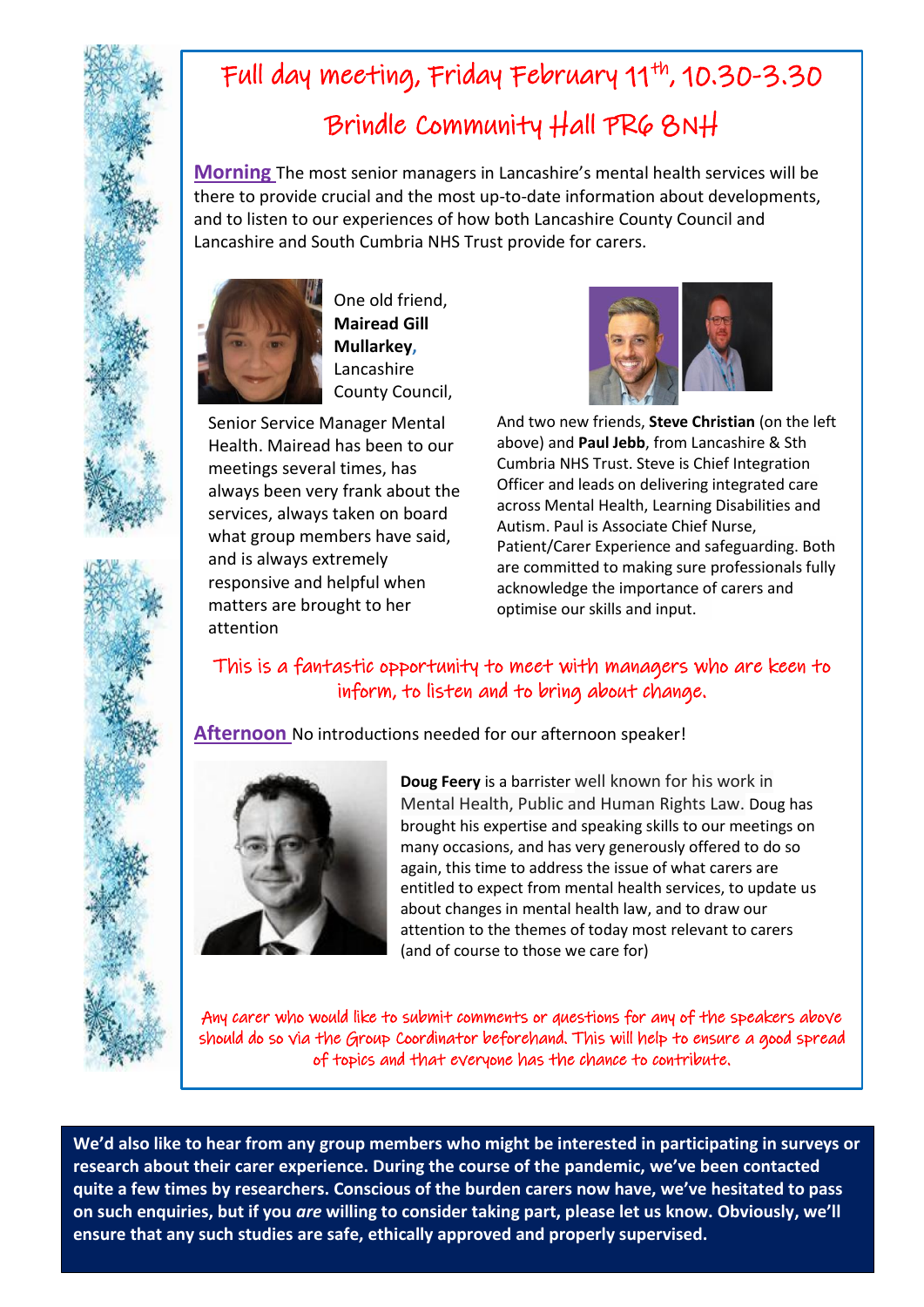Carers' experience of hospital discharge: Carers UK had been concerned that government guidance about discharge from hospital did not refer to or include carers' rights under the Care Act 2014. It omitted any reference to carers rights and that carers should be asked whether they were willing and able to care. It should have referred to the fact that sufficient services are required to be in place to ensure that the patient is safe to be discharged. The Carers UK survey found that the law did not seem to be followed in a large number of cases. It revealed the devastating toll on carers where it is clear that they have been left with unacceptable levels of caring responsibilities which are unsafe in some situations. This has placed intolerable stress upon carers and has had negative outcomes for people needing care and support. A very clear thread from carers' experiences shows that carers have not been involved, consulted or given the right information in order to care safely and well. If carers are considered to be partners in care, then, like health and care professionals, they need access to relevant information to help them support a person needing care safely. You can find the full report at

[Carers\\_experiences\\_of\\_hospital\\_discharge\\_report\\_2021.pdf \(carersuk.org\)](about:blank) This was a survey of carers of people with all conditions, but the findings are even more resonant when it comes to discharge of someone with a mental illness.



# Rethink Mental Illness reaction to the new social care white paper

**The government set out plans for social care in a new white paper, titled** ['People at the heart of](about:blank)  [care'](about:blank) **unveiled 1 December 2021. Here's CEO Mark Winstanley giving our reaction to the white paper:** "As a vision for the future of social care provision, there are certainly aspects of the white paper which are commendable. In a debate that is often exclusively framed around social care for older people, the needs of working age adults who rely on social care, including people severely affected by mental illness and their carers, are often forgotten. For people living with mental illness, access to good quality social care can mean the difference between a fulfilling, independent life in their community and a revolving door of acute and costly care via the NHS. So we are pleased that the white paper recognises the role mental health social care plays in improving the quality of people's lives. The white paper outlines the right aspirations for the future of the social care system over the next decade and much-needed action in key areas - new investment in supported housing is particularly welcome to aid recovery when people leave hospital.

"What the white paper is not, and what we need in addition to a ten-year plan, is an emergency road map to deliver us from the social care crisis, which has been fuelled by the pandemic. Many local authorities are struggling to make the numbers add up and simply do not have the resources to make ends meet. We must be honest that while there are leading lights and examples of positive practice across the country, the gap between where the system is now and the vision outlined in the paper is vast. Achieving this vision will be reliant on the funding, fine detail and action to turn these ambitions into reality for people living with severe mental illness."



The Lancashire AMHP Service is there to assess whether someone needs to be detained under the Mental Health Act (= sectioned). Both professionals and non-professionals (relatives/carers) can request a Mental Health Act assessment by calling the LCC Customer Access Centre on 0300 123 6721 and asking to speak to the AMHP Service. They have now launched an alternative way to do this - an online referral form which can be accessed directly via this link:

[https://lancashire-](about:blank)

[self.achieveservice.com/service/Mental\\_Health\\_Act\\_Assessment\\_Request](about:blank) There is also a link to the online referral form on the AMHP Service webpage of the Lancashire County Council website: [https://www.lancashire.gov.uk/health-and-social-care/adult-social-care/adult-mental](about:blank)[health-social-care-services/approved-mental-health-professional-amhp-service/?page=1](about:blank)

If you'd like more information or support with this, contact our group